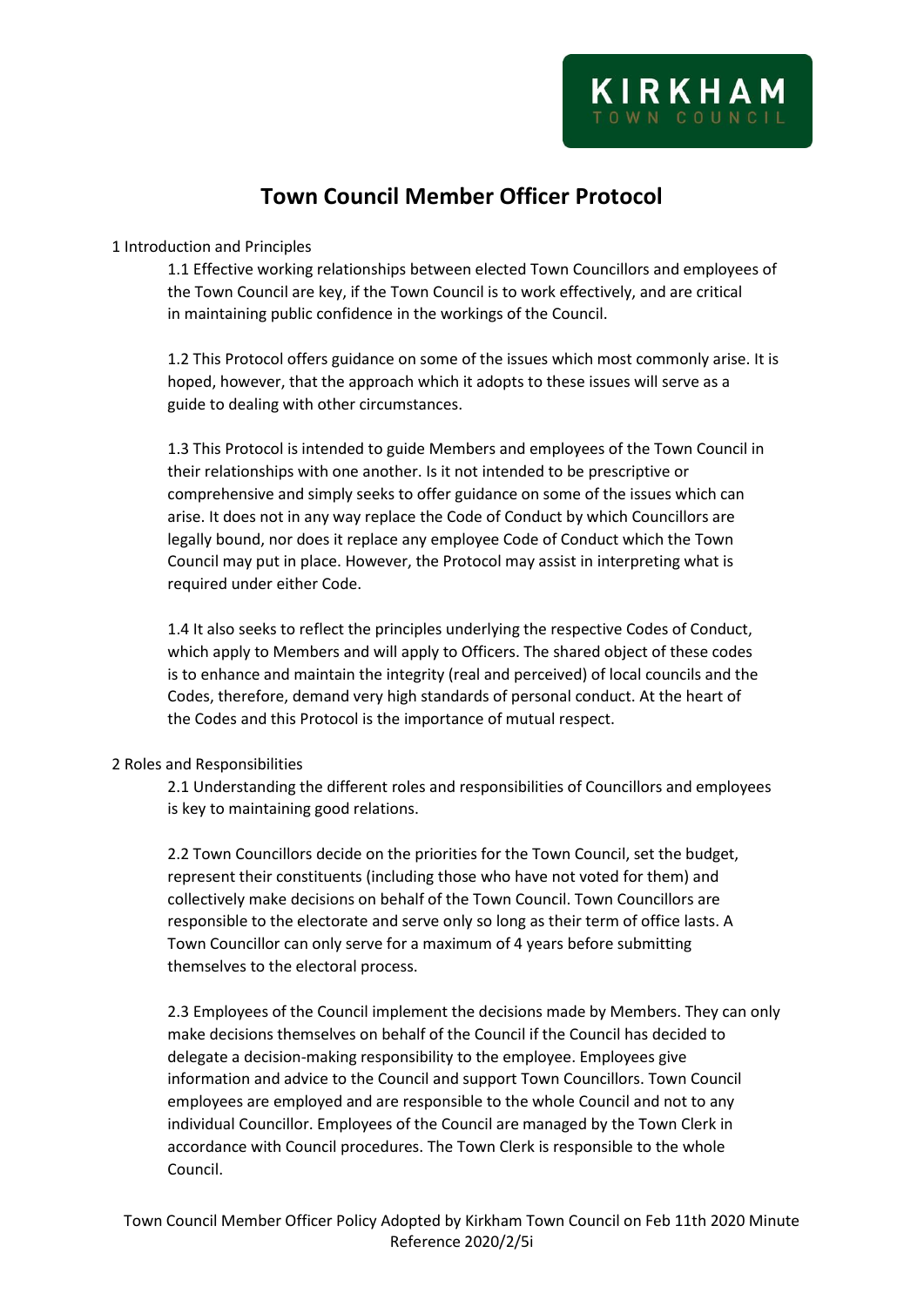## 3 Reasonable expectations of employees

# 3.1 It is reasonable for a Town Councillor to expect the Town Council employees:

- To do their job effectively and efficiently;
- To behave in a manner which does not bring the Council in to disrepute.
- To be helpful, respectful and courteous;
- To aid Members in carrying out their role;
- To deal with Members' enquiries fairly and efficiently;
- To be open and honest with Members;
- To work with all Members equally and fairly;
- To keep confidentiality where it is proper to do so;

• To be sensible about contacting Members at potentially inconvenient times unless in an emergency or otherwise agreed.

• To remember that they are employed by the whole Council and not by any individual Member.

# 4 Reasonable expectations of Town Councillors

- 4.1 Employees can reasonably expect the Town Councillors:
- To accept that the Councils employees are managed by the Town Clerk;
- To be helpful, respectful and courteous;
- Not to ask employees to breach Council policy or procedure or to act unlawfully;
- Not exert, influence or pressure or to request special treatment;
- Not to raise concerns about an employee in a public setting and to raise such concerns in an appropriate manner in accordance with Council policy.

• To respect that employees, have a right to a private life and be sensible about making contact at potentially inconvenient times unless in an emergency or otherwise agreed.

## 5 Personal Relationships

5.1 Good working relationships are critical between Members and employee but close familiarities could prove embarrassing to other Councillors and employees and give rise to potential conflicts of interest. Such close familiarities should therefore be avoided 'wherever possible'.

## 6 Giving instructions to employees

6.1 Only the Town Clerk can give instructions to employees of the Council and only the Full Council or a properly constituted committee can give instructions to the Town Clerk. Individual Town Councillors should not therefore attempt to direct the work of employees.

## 7 Chairs and Vice Chairs

7.1 Chairs and Vice Chairs of the Town Council have additional responsibilities. Because of those responsibilities, their relationships with employees may differ from, and be more complex than those of Councillors without those responsibilities, and this is recognised in the expectations they are entitled to have. However, such Councillors must still respect the impartiality of officers, must not ask them to undertake work of a party political nature, or to do anything which would put them in difficulty in the event of a change in the composition of the authority.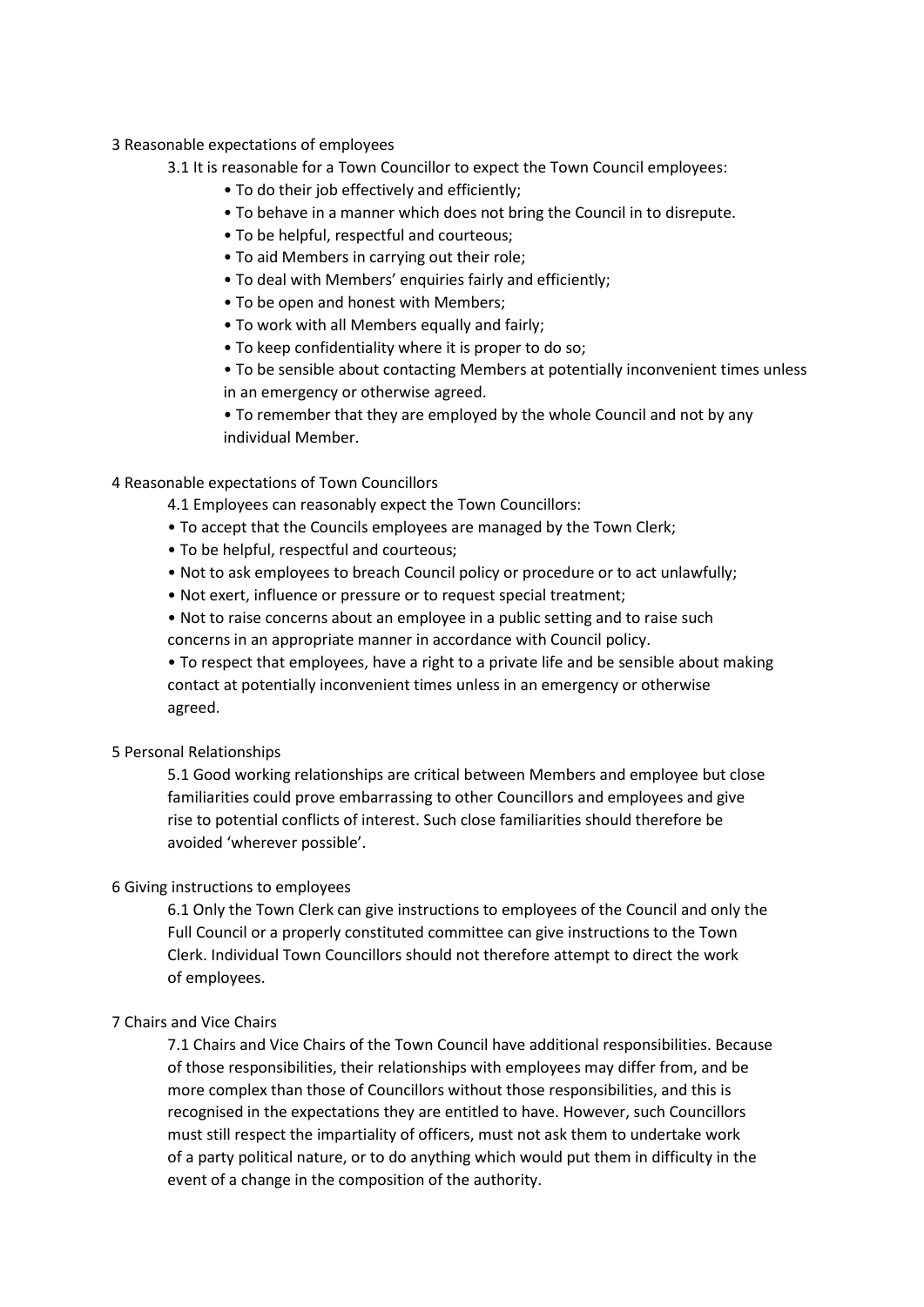#### 8 Complaints about employees or services

8.1 Town Councillors have a right to criticise the report, advice or action of employees. However, it has to be recognised that employees will find it difficult to answer back to such criticism and therefore any criticism must not be in the form of a personal attack and must be constructive and well founded.

8.2 Town Councillors must avoid undermining public respect for employees and should therefore, avoid making any criticism of an employee at a public meeting, in the press or by way of any other public statement. Making such criticisms would be damaging to the public image of the Town Council. It would also undermine the mutual trust and courtesy which underpins effective working relationships. If a Town Councillor wishes to raise an issue about an employee they should use any established channels in place or, direct their concerns through the Chair of the Staffing Committee.

#### 9 Members' Access to Information and to Council Documents

9.1 All Town Councillors have a right to expect to be kept informed about matters on which they may be required to make decisions, or which affect the Town. The Clerk should aim to ensure that all Members are kept fully informed in relation to important issues.

9.2 If the Council organises a meeting to consider a local issue then all Town Councillors must be invited to attend that meeting.

9.3 So far as documents and other information held by the Town Councillor concerned much of it will be in the public domain and Town Councillors have the same right as any member of the public to see that information. So, Town Councillors have the same right as the public to have access to agendas, reports and minutes of meetings which are held in public and have the right to access information given by the Freedom of Information Act. Town Councillors have additional rights to access information as well. Clearly, they are entitled to have access to reports of matters which are to be considered at Council meetings in a private session. In addition Town Councillors have the right to access any other Town Council information where they can show they have a 'need to know' unless following legal advice. Any request to access Town information should be made to the Town Clerk. If the Town Clerk is uncertain as to Kirkham Town Councils Member Officer Protocol whether the Councillor is entitled to access that information then they should refer the question to the Monitoring Officer at Fylde Borough Council.

9.4 The process of gathering information to respond to Members requests can be time consuming and expensive for the Town Council so Members should consider before they make an information request whether they really need the information and should be prepared to discuss with the Town Clerk whether less, more easily obtained information would be sufficient.

9.5 Finally, any Council information provided to a Member must only be used by the Member for the purpose for which it was provided, i.e. in connection with the proper performance of the Member's duties as a Member of the Council. Therefore,